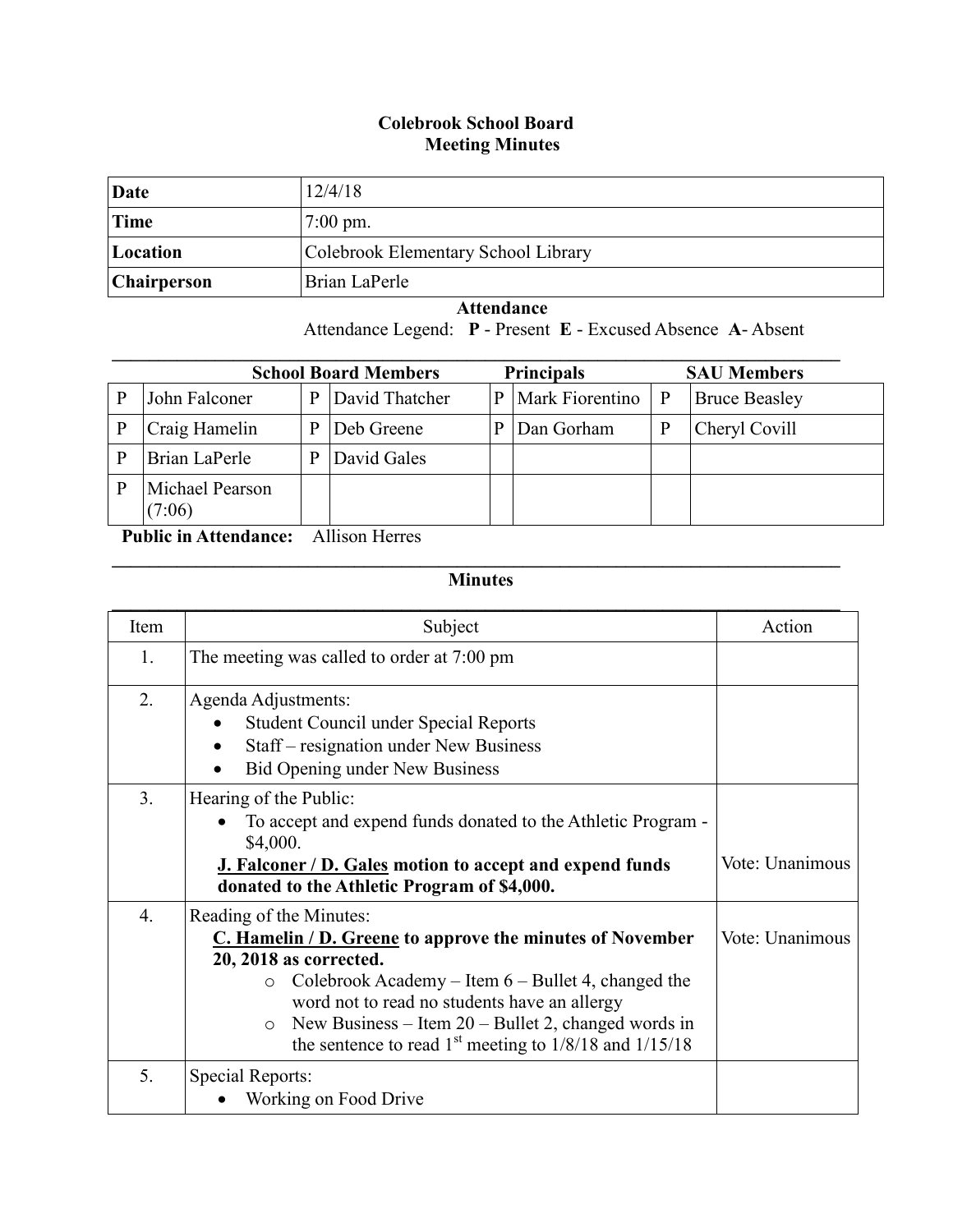|    | Winter Carnival week of February 22 <sup>nd</sup><br>$\bullet$                                                                                                                                                                                                                                                                                                                                                                                                                                                                                                                                                                                                                                                                                                                                                                                                                                                                                                                                                                                                                                                                                                                                                                                                                                                                                                                                                                                                                                                                                                                                                                                                                                                                                                                                                                                                                                                                                                                                                                                                                                                                                                                                                                              |  |  |  |  |
|----|---------------------------------------------------------------------------------------------------------------------------------------------------------------------------------------------------------------------------------------------------------------------------------------------------------------------------------------------------------------------------------------------------------------------------------------------------------------------------------------------------------------------------------------------------------------------------------------------------------------------------------------------------------------------------------------------------------------------------------------------------------------------------------------------------------------------------------------------------------------------------------------------------------------------------------------------------------------------------------------------------------------------------------------------------------------------------------------------------------------------------------------------------------------------------------------------------------------------------------------------------------------------------------------------------------------------------------------------------------------------------------------------------------------------------------------------------------------------------------------------------------------------------------------------------------------------------------------------------------------------------------------------------------------------------------------------------------------------------------------------------------------------------------------------------------------------------------------------------------------------------------------------------------------------------------------------------------------------------------------------------------------------------------------------------------------------------------------------------------------------------------------------------------------------------------------------------------------------------------------------|--|--|--|--|
|    |                                                                                                                                                                                                                                                                                                                                                                                                                                                                                                                                                                                                                                                                                                                                                                                                                                                                                                                                                                                                                                                                                                                                                                                                                                                                                                                                                                                                                                                                                                                                                                                                                                                                                                                                                                                                                                                                                                                                                                                                                                                                                                                                                                                                                                             |  |  |  |  |
|    | There are 13 Students Council members                                                                                                                                                                                                                                                                                                                                                                                                                                                                                                                                                                                                                                                                                                                                                                                                                                                                                                                                                                                                                                                                                                                                                                                                                                                                                                                                                                                                                                                                                                                                                                                                                                                                                                                                                                                                                                                                                                                                                                                                                                                                                                                                                                                                       |  |  |  |  |
| 6. | Having spirit week before Christmas vacation<br>School Administrator(s) Reports:<br>Colebrook Elementary: D. Gorham<br>Early release day - CES will be having Bill Church from<br>WMSI working with the staff over the next 3 early release<br>days to incorporate the new Computer Science standards into<br>the classrooms.<br>The holiday concerts will be held on Thursday, $12/5$ for K-6<br>and the Ensembles Concert on Thursday, 12/13. Both will<br>start at $6:30$ p.m.<br>Jeannine Brady and Ryan Eames have volunteered to become<br>$\bullet$<br>our school's PBIS coaches. They recently went to a two day<br>conference on program implementation and both felt that<br>what they learned will be useful to the school.<br>Kristen Wheelock, Kyle Haley and Becky Hailey attended a<br>$\bullet$<br>two day conference learning how to incorporate play based<br>kindergarten as the new law that was recently passed.<br>Monthly newsletter was passed out.<br>Colebrook Academy: M. Fiorentino<br>M. Fiorentino spoke to the board about a field trip plan to<br>Canada in February but where the budget is frozen not sure on<br>the trip. Will hold making a decision until after January $1st$ .<br>Still waiting on the numbers for the Academy move to CES.<br>M. Fiorentino think we should have regular discussions once<br>the date is set.<br>The "I am College Bound" application day took place on<br>November $30th$ . M. Fiorentino will address the board with the<br>results of that day. This event is where our seniors go online<br>and apply to colleges and the application fee is waived.<br>On December 1 <sup>st</sup> CA hosted the SAT testing for the area 5<br>students from CA and 1 student from Canaan took the exam.<br>ASVAB results will be given to the 14 students who took the<br>test sometime in mid-December.<br>Community Service – tabled at this time.<br>CTE interest – Mrs. Fisher spoke with all the sophomores and<br>as of right now there is 1 student interested in the Health<br>Science Program and 1 interested in a Criminal Justice<br>Program they are trying to get up and running for next year. 3<br>juniors will continue year two of the programs they are in. |  |  |  |  |
|    | <b>Student Council:</b>                                                                                                                                                                                                                                                                                                                                                                                                                                                                                                                                                                                                                                                                                                                                                                                                                                                                                                                                                                                                                                                                                                                                                                                                                                                                                                                                                                                                                                                                                                                                                                                                                                                                                                                                                                                                                                                                                                                                                                                                                                                                                                                                                                                                                     |  |  |  |  |
|    | <b>Under Special Reports</b>                                                                                                                                                                                                                                                                                                                                                                                                                                                                                                                                                                                                                                                                                                                                                                                                                                                                                                                                                                                                                                                                                                                                                                                                                                                                                                                                                                                                                                                                                                                                                                                                                                                                                                                                                                                                                                                                                                                                                                                                                                                                                                                                                                                                                |  |  |  |  |
| 7. | Superintendent's Report: Bruce Beasley                                                                                                                                                                                                                                                                                                                                                                                                                                                                                                                                                                                                                                                                                                                                                                                                                                                                                                                                                                                                                                                                                                                                                                                                                                                                                                                                                                                                                                                                                                                                                                                                                                                                                                                                                                                                                                                                                                                                                                                                                                                                                                                                                                                                      |  |  |  |  |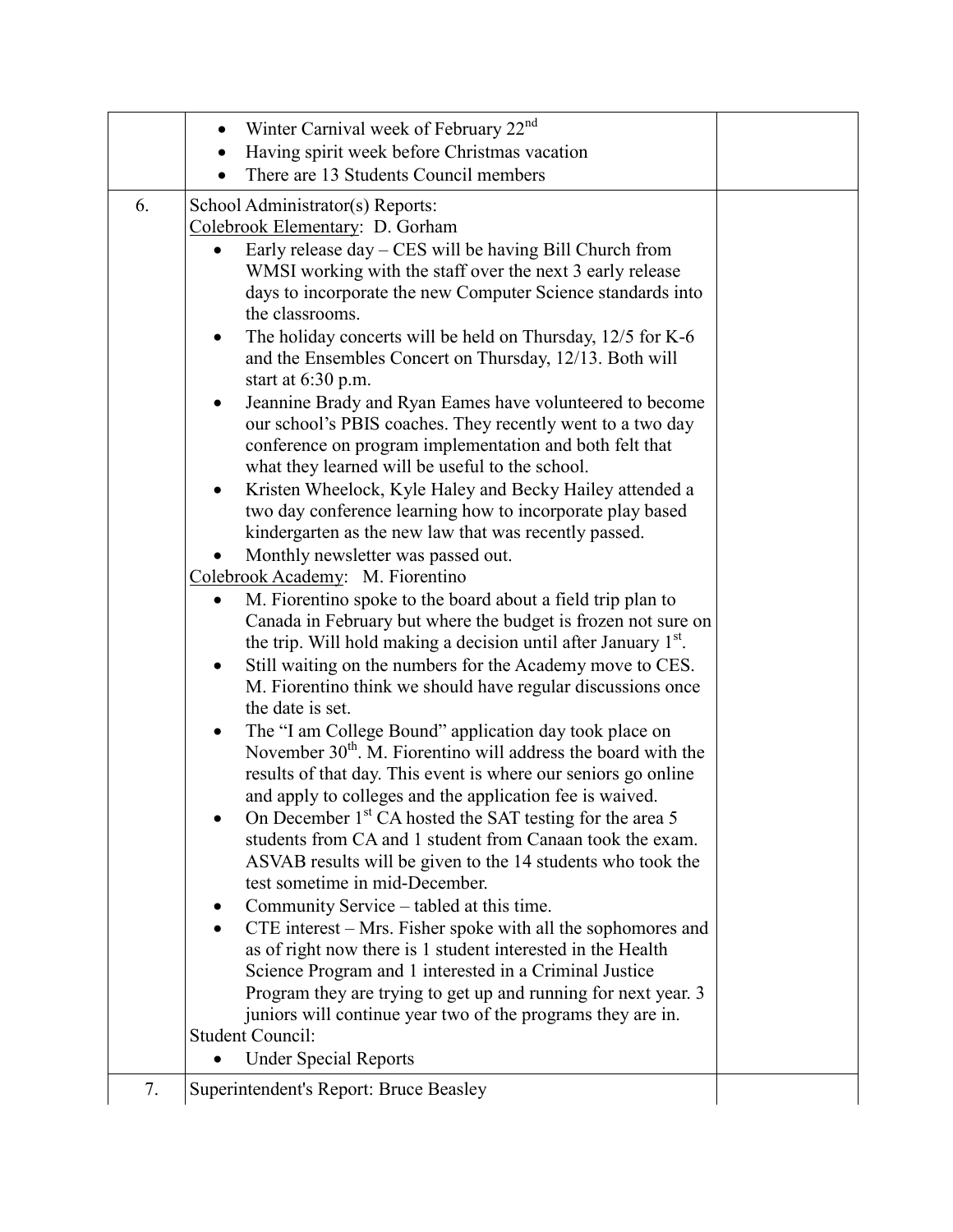| 8.  | process as it begins planning the strategies for rolling out the<br>option that has separated itself from the others. Making sure<br>that the public is informed and has had a chance to ask<br>questions is crucial.<br>GEAR UP held a regional meeting on 11/28 in Gorham. B.<br>Beasley was joined by Mark Fiorentino, Diane Fisher, and a<br>number of other staff from SAU #7. This meeting was good<br>as the cohort schools discussed recent events, shared ideas for<br>future events, and looked at options that could support<br>students down the road. The College Roadshow was well<br>received and will be planned again. We also spent some time<br>discussing a program called I-tutor that GEAR UP NH is<br>willing to invest in for cohort schools. We will meet as a<br>smaller group to discuss the potential that i-tutor has for all<br>students in SAU #7.<br>B. Beasley has been in the schools quite a bit recently and<br>have to share that there are some awesome things taking place<br>on a daily basis. As always the students are welcoming and<br>the staff is awesome. B. Beasley attended the Thanksgiving<br>dinner at each of the schools. CES had a large community<br>turnout to celebrate the Thanksgiving holiday.<br>Basketball season is underway. B. Beasley thinks the first<br>contest for the athletes is December 4 <sup>th</sup> in Colebrook versus<br>Pittsburg/Canaan.<br>The first and ONLY snow day of the year is now in the books.<br>B. Beasley could have easily called a second one but was led<br>to believe that the weather was going to stop. The storm<br>turned out to be a slow moving storm that stalled over the<br>region.<br>Business Administrator's Report: Cheryl Covill |  |
|-----|---------------------------------------------------------------------------------------------------------------------------------------------------------------------------------------------------------------------------------------------------------------------------------------------------------------------------------------------------------------------------------------------------------------------------------------------------------------------------------------------------------------------------------------------------------------------------------------------------------------------------------------------------------------------------------------------------------------------------------------------------------------------------------------------------------------------------------------------------------------------------------------------------------------------------------------------------------------------------------------------------------------------------------------------------------------------------------------------------------------------------------------------------------------------------------------------------------------------------------------------------------------------------------------------------------------------------------------------------------------------------------------------------------------------------------------------------------------------------------------------------------------------------------------------------------------------------------------------------------------------------------------------------------------------------------------------------------------------------------------------------|--|
|     | SAU meeting – average cost per year is around \$15,000<br>which is back 3 years.<br>SAU building - carpets are in rough shape, basement is damp,<br>doors need to be adjusted.<br>Safe School Grants – paid portion of \$10,000 and received<br>check pay \$9,181.94.<br>2 new Para-Educators needed<br>Support Staff meeting on $12/5$ ( $\omega$ ) 7:00 a.m.                                                                                                                                                                                                                                                                                                                                                                                                                                                                                                                                                                                                                                                                                                                                                                                                                                                                                                                                                                                                                                                                                                                                                                                                                                                                                                                                                                                    |  |
| 9.  | NH School Board Association Business: John Falconer                                                                                                                                                                                                                                                                                                                                                                                                                                                                                                                                                                                                                                                                                                                                                                                                                                                                                                                                                                                                                                                                                                                                                                                                                                                                                                                                                                                                                                                                                                                                                                                                                                                                                               |  |
|     | Keep checking emails for any upcoming events and<br>workshops.                                                                                                                                                                                                                                                                                                                                                                                                                                                                                                                                                                                                                                                                                                                                                                                                                                                                                                                                                                                                                                                                                                                                                                                                                                                                                                                                                                                                                                                                                                                                                                                                                                                                                    |  |
| 10. | Co-Curricular Committee Report: Brian LaPerle                                                                                                                                                                                                                                                                                                                                                                                                                                                                                                                                                                                                                                                                                                                                                                                                                                                                                                                                                                                                                                                                                                                                                                                                                                                                                                                                                                                                                                                                                                                                                                                                                                                                                                     |  |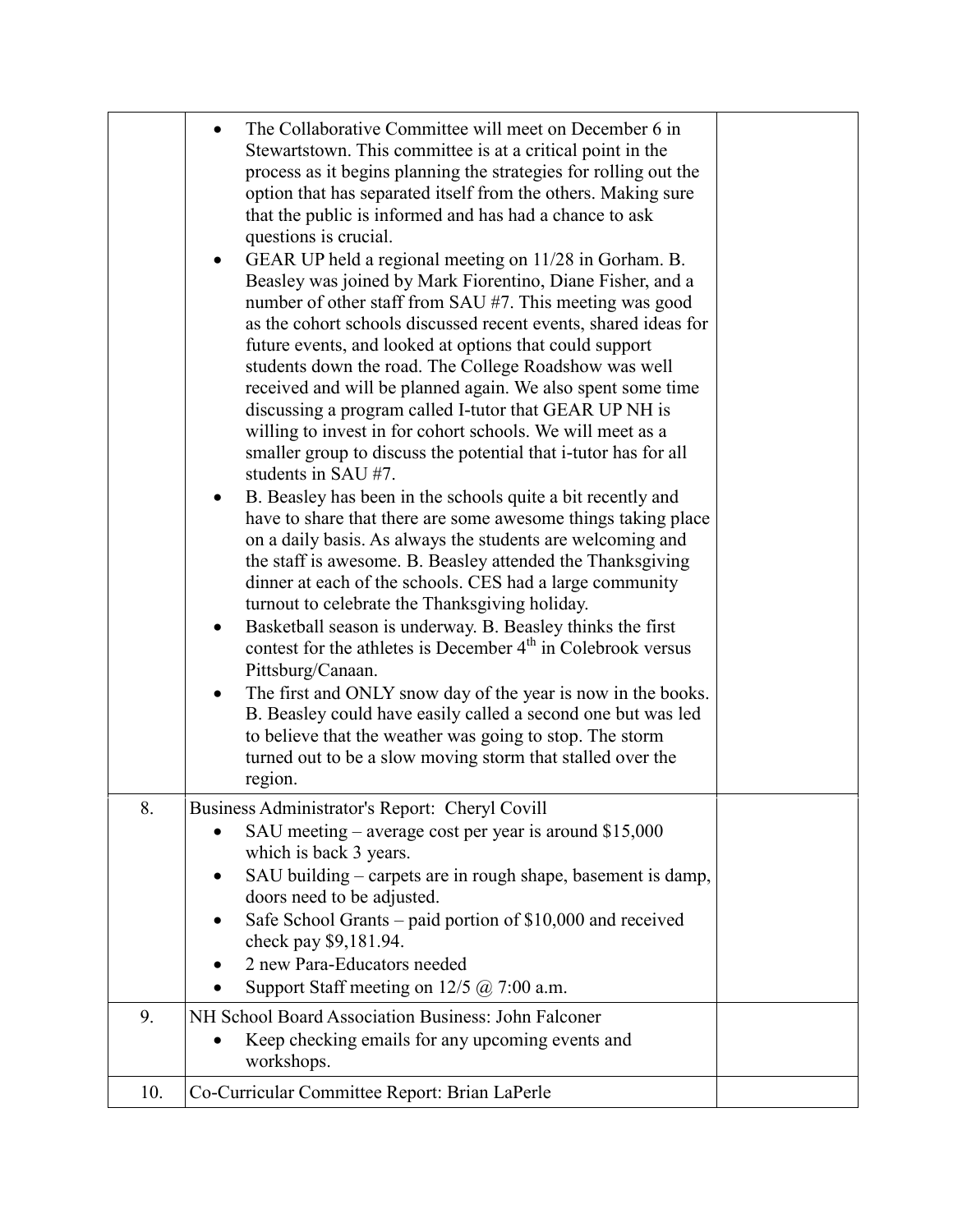|     | None<br>$\bullet$                                                                                                                                                                                                                                                                                                                                                                                                                                                                                                                                                                                                          |                 |
|-----|----------------------------------------------------------------------------------------------------------------------------------------------------------------------------------------------------------------------------------------------------------------------------------------------------------------------------------------------------------------------------------------------------------------------------------------------------------------------------------------------------------------------------------------------------------------------------------------------------------------------------|-----------------|
| 11. | Building Committee: Craig Hamelin<br>Received 1 bid                                                                                                                                                                                                                                                                                                                                                                                                                                                                                                                                                                        |                 |
| 12. | Policy Committee Report: Deb Greene<br>Working on "J" Policies<br>Canceled next meeting, will reschedule in sometime in<br>January.                                                                                                                                                                                                                                                                                                                                                                                                                                                                                        |                 |
| 13. | Support Staff Committee Report: Michael Pearson<br>Meeting on $12/5$ @ 7:00 a.m.                                                                                                                                                                                                                                                                                                                                                                                                                                                                                                                                           |                 |
| 14. | <b>Negotiations Committee Report: John Falconer</b><br>None                                                                                                                                                                                                                                                                                                                                                                                                                                                                                                                                                                |                 |
| 15. | Curriculum Committee Report: David Gales<br>None<br>$\bullet$                                                                                                                                                                                                                                                                                                                                                                                                                                                                                                                                                              |                 |
| 16. | Technology Committee Report: David Gales<br>Received Infrastructure Quote back with errors.                                                                                                                                                                                                                                                                                                                                                                                                                                                                                                                                |                 |
| 17. | Collaborative Committee Report: Brian LaPerle<br>None                                                                                                                                                                                                                                                                                                                                                                                                                                                                                                                                                                      |                 |
| 18. | <b>Unfinished Business:</b><br>Condition of School Bus update $-$ B. LaPerle<br>Frame should be replaced, rust spots<br>$\circ$<br>If nothing is done this year, it needs to stay on the<br>$\circ$<br>budget so it doesn't get forgotten.<br>Retiring teachers – extra week – B. Beasley<br>Need to revise the contract language, more<br>information at the 12/18 meeting.                                                                                                                                                                                                                                               |                 |
| 19. | New Business:<br>Staff Resignation $-B$ . LaPerle read the resignation letter from<br>CES principal D. Gorham at the end of school year.<br>J. Falconer / C. Hamelin motion to accept D. Gorham<br>resignation letter.<br>Bid opening - received estimated bid from Daniel Herbert for<br>the renovations. After discussion, they need to have more<br>clarification on certain sections listed on the bid.<br>Budget review 19-20 School year $-$ C. Covill passed out the<br>budget and went over different items.<br>C. Covill will check out what it would cost per year on a 3-5<br>$\bullet$<br>year lease on a bus. | Vote: Unanimous |
| 20. | Other Business:<br>D. Thatcher / D. Gales motion to adjourn the meeting at 9:13<br>p.m.                                                                                                                                                                                                                                                                                                                                                                                                                                                                                                                                    | Vote: Unanimous |